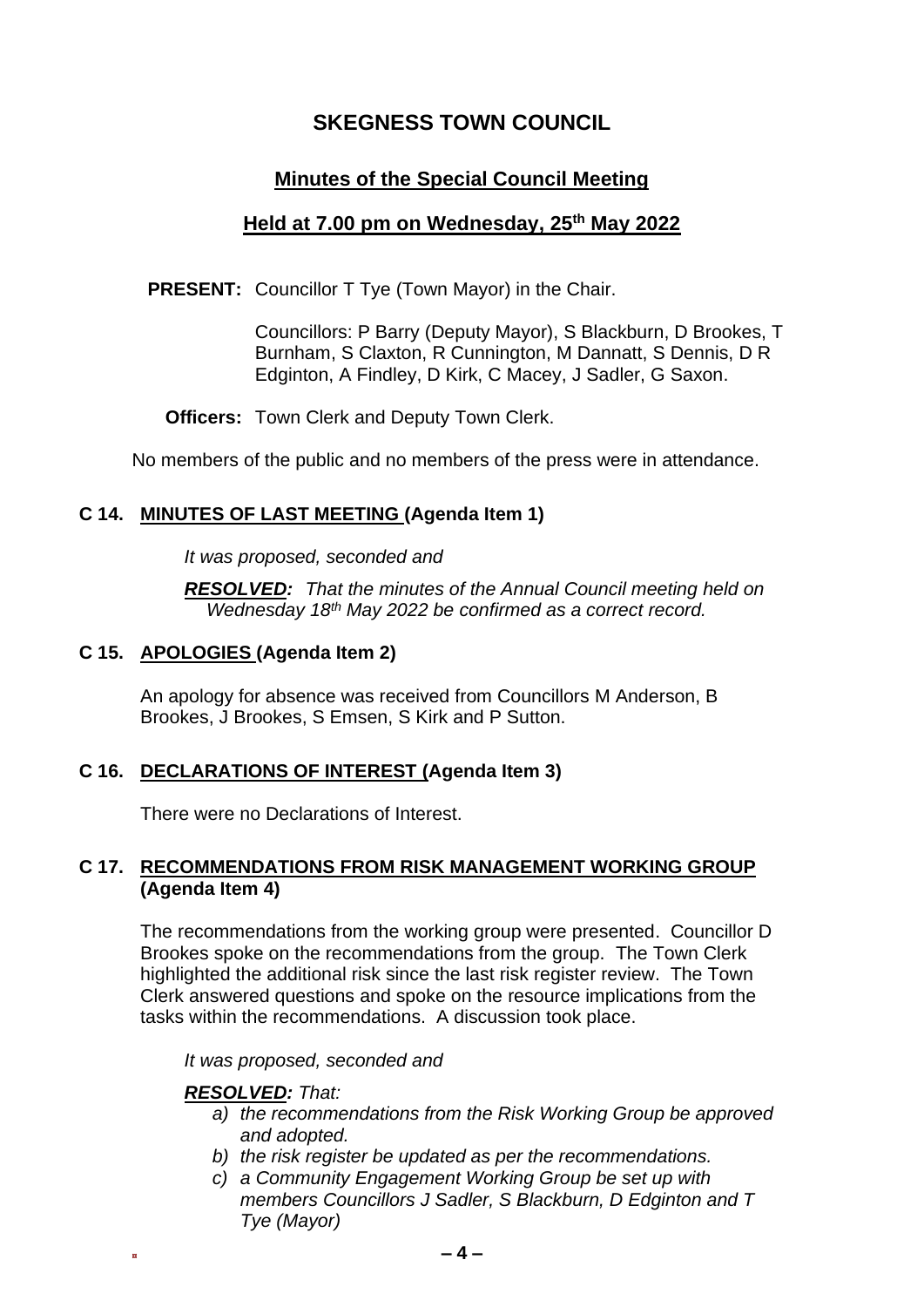### **C 18. APPROVAL OF ACCOUNTS AND ANNUAL RETURN 2021-22 (Agenda Item 5)**

The Town Clerk presented and explained the Annual Return 2021/22 document and went through the Annual Governance Statements. Copies of the Accounts, annual return and the Council's asset register were presented. Questions on the annual governance statements were answered by the Town Clerk.

*It was proposed, seconded and*

### *RESOLVED: That:-*

- *a) a recorded vote takes place.*
- *b) the Council responds 'Yes' to statements 1-8 in section 1 of the Annual Return 2021/22 and 'not applicable' against statement 9.*

### *For: Unanimous*

*c) the accounting statement in section 2 of the Annual Return 2021/22 including the end of year reserves and associated writeoffs as set out and appended to this report be approved.*

#### *For: Unanimous*

*d) the Annual Return be approved and be opened for public inspection from 13th June 2022 and submission to the External Auditor by 1st July 2022.*

#### *For: Unanimous*

*e) the Internal Audit Report be noted. For: Unanimous*

### **C 19. APPOINTMENT OF INTERNAL AUDITOR FOR 2022-23 (Agenda Item 6)**

*It was proposed, seconded and*

*RESOLVED: That the existing arrangement with three other Local Councils be continued and the Clerk to Louth Town Council, be appointed.*

# **C 20. GOVERNANCE AND PERFORMANCE QUARTER 4 (Agenda Item 7)**

The report for Governance and Performance report for the fourth quarter was presented along with the outstanding actions list, café and hall income & expenditure. The Town Clerk informed members that permission had been given for filming in Tower Gardens next week.

*It was proposed, seconded and*

### *RESOLVED: That:-*

- *a) the governance and performance report for quarter 4 be approved.*
- *b) the movements on the task list be noted.*
- *c) the operational information be noted with no other actions or issues identified.*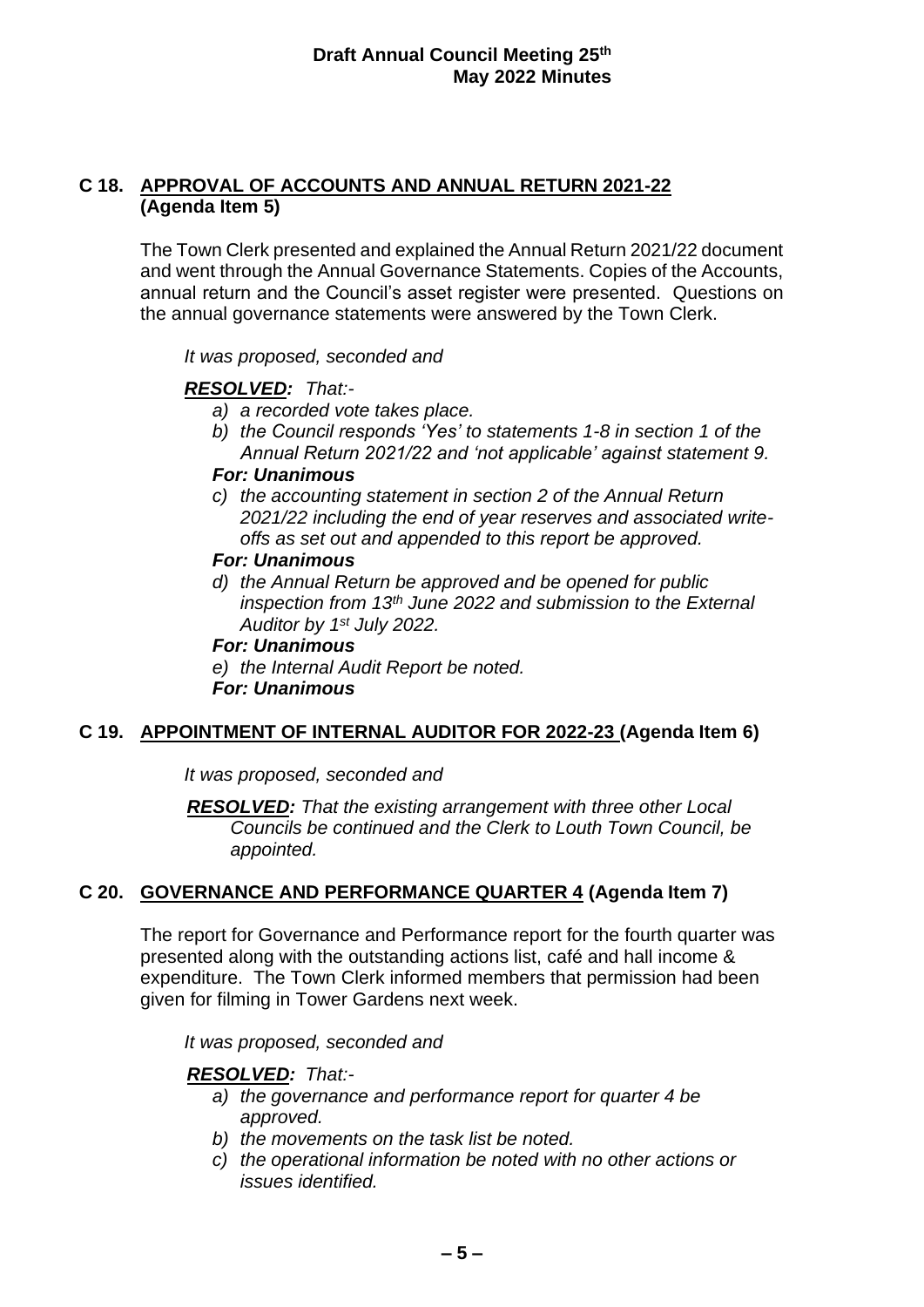#### **Draft Annual Council Meeting 25th May 2022 Minutes**

### **C 21. TO APPROVE THE DELEGATIONS TO COMMITTEES AND APPOINTMENT TO COMMITTEES (Agenda Item 8)**

A discussion took place.

*It was proposed, seconded and*

*RESOLVED: That a Management Committee consisting of all members with a quorum of 7, a Planning Committee consisting of all members except those that sit as Chair or Vice Chair on ELDC Planning Committee with a quorum of 7, a HR Committee having a required minimum number of members set at 5 with a quorum of 3 and an Appeals Committee having a minimum number of 7 members set at a quorum of 7 be approved.*

### **Council Management Committee**

*Membership: All Councillors.* 

### **Planning Committee**

*Membership: All Councillors (Except anyone that sits as Chair or Vice Chair at ELDC Planning.*

### **HR Committee**

*Membership: Councillors T Burnham, A Findley, D Kirk, P Sutton, T Tye and S Dennis.*

### **Appeals Committee**

*Membership: To be appointed from those members not involved in the specific case under review, as and when required* 

### **C 22. NOMINATION AND APPOINTMENT TO COUNCIL APPOINTED TASK & FINISH WORKING GROUPS (Agenda Item 9)**

A discussion took place.

*It was proposed, seconded and*

*RESOLVED: That the Climate Change Working Group be removed, and the following appointments be made for the ensuing year:*

### *Church Yard Maintenance Working Group*

*Cllrs B Brookes (Chair), M Dannatt, T Burnham, B Brookes, J Sadler, R Cunnington.*

### *Events Working Group*

*Cllrs T Burnham (Chair), A Findley, T Tye (Mayor), J Sadler, P Barry and S Kirk.*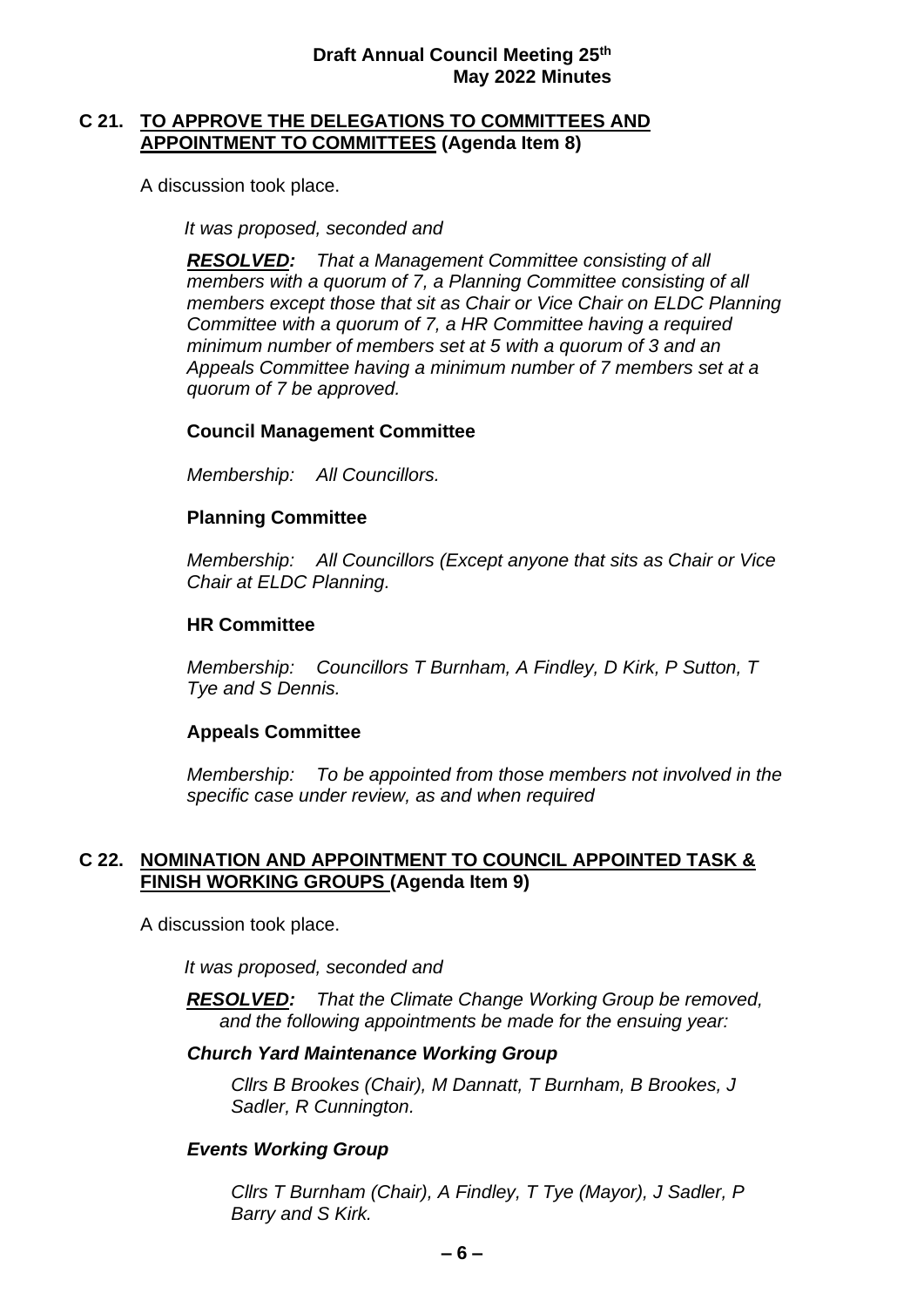#### **Draft Annual Council Meeting 25th May 2022 Minutes**

### *Burgh Road Speed Reduction Working Group*

*The Mayor plus Cllrs B Brookes, M Dannatt, A Findley and C Macey.*

### *Risk Management*

*Cllrs D Brookes, S Blackburn and S Kirk.*

#### *Remembrance Parade Working Group*

*The Mayor plus Cllrs M Anderson, S Kirk P Barry (Deputy Mayor), A Findley and T Burnham Plus Church, Hildreds, Paul Dixon and other RBL reps.*

#### *Civic Awards and Honours Working Group*

*Cllrs B Brookes (Chair), S Dennis, D Edginton, T Burnham and A Findley.*

### **C 23. OUTSIDE BODIES REPRESENTATIVES APPOINTMENT (Agenda Item 10)**

*It was proposed, seconded and*

*RESOLVED: That the following appointments be made for the ensuing year:*

### *CCTV User Group*

*Cllrs T Burnham*

#### *Saltfleet to Gibraltar Point Coastal Management*

*Cllr B Brookes. (Since the meeting Cllr B Brookes has advised this representation is no longer needed.)*

#### *Lincolnshire Association of Local Councils*

*Cllr S Dennis*

### *Children's Services Advisory Board*

*Cllr S Claxton*

#### *Connected Coast Board*

*Cllr T Tye (Mayor)*

*Christmas Event (organised by the BID in conjunction with the Hildreds and Carnival Committee)*

*Cllr S Claxton*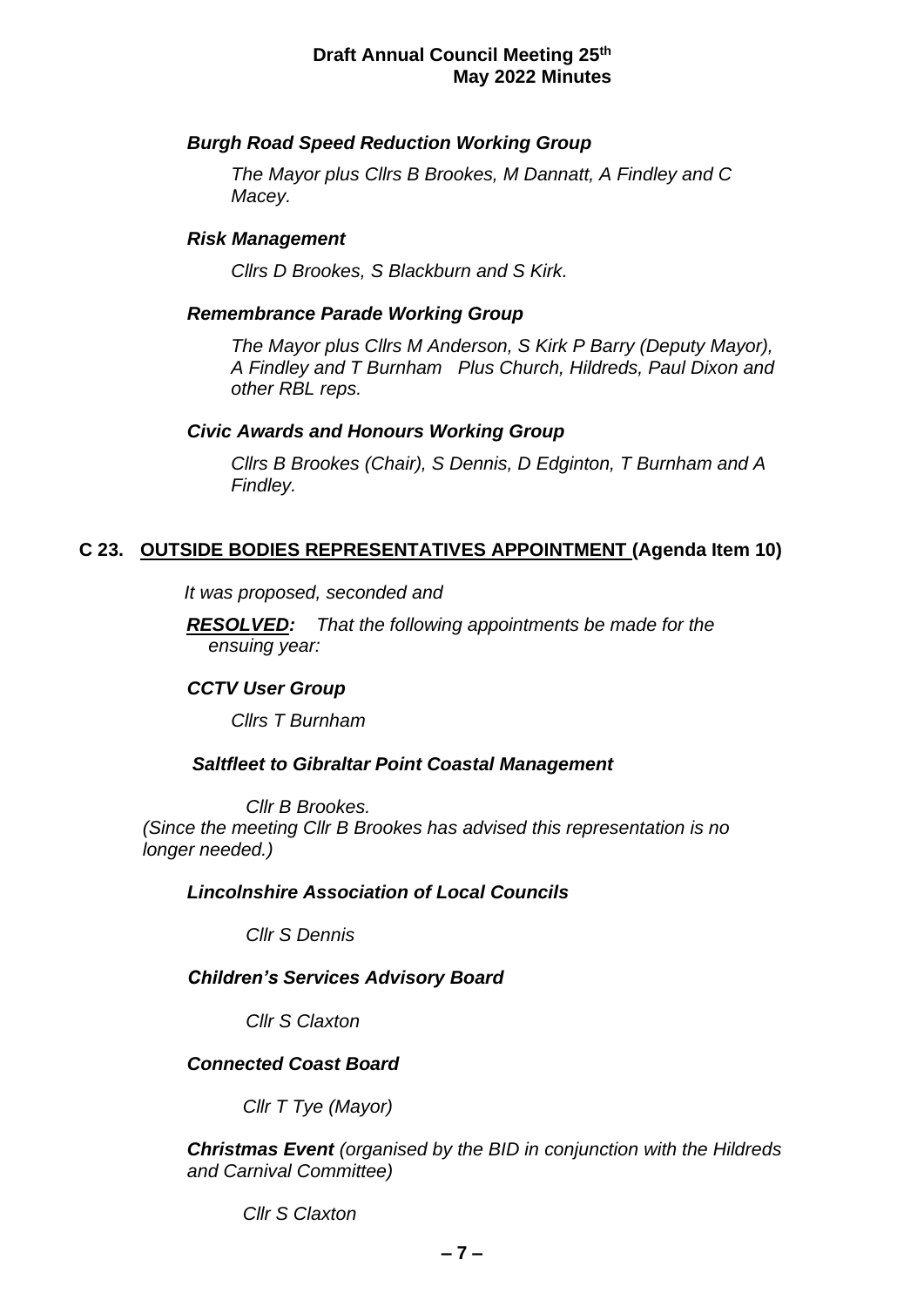# **C 24. CONFIRM OFFICER DELEGATIONS (Agenda Item 11)**

The Town Clerk bought members attention to the Planning delegations in 5.1 and 5.2 of the report.

*It was proposed, seconded and*

*RESOLVED: That the delegations, as set out in section 2 to 5 of the report be approved.*

### **C 25. REPORTS FROM COUNCIL REPRESENTATIVES TO OUTSIDE BODIES (Agenda Item 12)**

*It was proposed, seconded and*

*RESOLVED: That the Saltfleet to Gibraltar Point Briefing and Connected Coast Boards Minutes for March 2022 be noted.*

# **C 26. REPORTS FROM DISTRICT AND COUNTY COUNCILLORS (Agenda Item 13)**

*It was proposed, seconded and*

*RESOLVED: That the Lincolnshire County Council report for May 2022 be noted.*

# **C 27. REVIEWED POLICY (Agenda Item 14)**

Reviewed polices were presented.

*It was proposed, seconded and*

# *RESOLVED: That:-*

- *a) an amendment be made to remove the word "Deaf" be removed from the fire policies.*
- *b) the Street Collection Permits, Community engagement, Press & Media, Equality, ICT Acceptable Use, Tower Gardens Events, Fire (Tower Gardens Pavilion) and Fire (Industrial Units) be approved.*

# **C 28. GENERAL DATA PROTECTION REGULATIONS (GDPR) REVIEW (Agenda Item 15)**

The GDPR report was presented, members were reminded of the importance of using their Council email address, keeping personal information secure, getting permission to share any personal information, only using it for the purpose it was given and to not keep it longer than necessary. A short discussion took place.

*It was proposed, seconded and*

*RESOLVED: That:-*